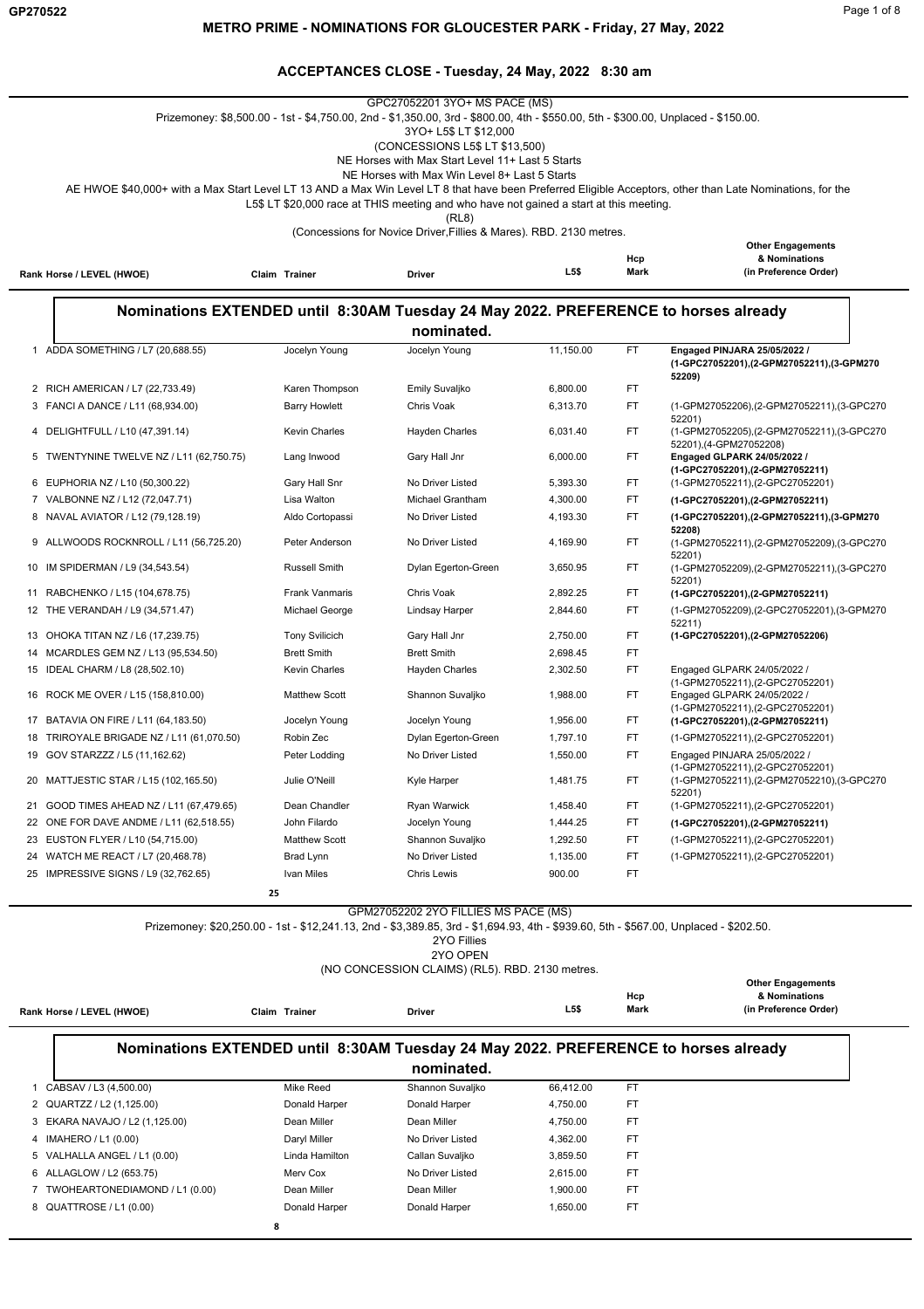GPM27052203 3YO MS PACE (MS) Prizemoney: \$20,250.00 - 1st - \$12,241.13, 2nd - \$3,389.85, 3rd - \$1,694.93, 4th - \$939.60, 5th - \$567.00, Unplaced - \$202.50.

3YO 3YO OPEN

(NO CONCESSION CLAIMS) (Level 7). PBD/L. 2536 metres.

|                           |               |               |      |      | <b>Other Engagements</b> |
|---------------------------|---------------|---------------|------|------|--------------------------|
|                           |               |               |      | Hcp  | & Nominations            |
| Rank Horse / LEVEL (HWOE) | Claim Trainer | <b>Driver</b> | L5\$ | Mark | (in Preference Order)    |
|                           |               |               |      |      |                          |

### **Nominations EXTENDED until 8:30AM Tuesday 24 May 2022. PREFERENCE to horses already**

|  | nominated. |
|--|------------|
|  |            |

|    | PETER ROMEO / L2 (2,720.25)         | Kevin Egerton-Green    | Dylan Egerton-Green | 16,091.00 | FT        |
|----|-------------------------------------|------------------------|---------------------|-----------|-----------|
|    | 2 SOHO SANTORINI / L5 (9,125.00)    | <b>Kim Prentice</b>    | <b>Kim Prentice</b> | 15.950.00 | FT        |
| 3  | HOPPYS WAY NZ / L6 (14,808.37)      | Mike Reed              | Shannon Suvaljko    | 15.419.55 | <b>FT</b> |
| 4  | NORTHERN GAZE / L5 (11,793.37)      | Corey Rogers           | Kyle Symington      | 12.415.00 | FT        |
| 5. | ARMA XFACTOR / L4 (7,870.87)        | Colin Brown            | Colin Brown         | 11.500.00 | FT        |
| 6  | PAUL EDWARD / L3 (5.028.62)         | Dylan Egerton-Green    | Dylan Egerton-Green | 11.170.40 | <b>FT</b> |
|    | MISTER PICCOLO / L2 (1,120.87)      | Colin Brown            | Colin Brown         | 10.500.00 | FT        |
| 8  | LOUCID DREAMS / L2 (2,308.37)       | Colin Brown            | Colin Brown         | 8,913.20  | FT        |
| 9  | DARDY BOY / L5 (10,125.00)          | Mike Reed              | Shannon Suvaljko    | 7,102.50  | FT        |
| 10 | WHOS THE DAD / L3 (4,202.99)        | <b>Kevin Charles</b>   | Shannon Suvaljko    | 6,215.00  | FT        |
| 11 | HOKULANI / L3 (3,375.00)            | <b>Heather Herbert</b> | Madeliene Young     | 6,030.00  | FT        |
|    | 12 SEVEN NO TRUMPS / L5 (11,432.24) | Peter Tilbrook         | Emily Suvaljko      | 4,497.43  | <b>FT</b> |
|    |                                     | 12                     |                     |           |           |
|    |                                     |                        |                     |           |           |

GPM27052204 APG SERIES 30 4YO CONSOLATION FINAL (G2) (MS)

Prizemoney: \$50,000.00 - 1st - \$20,000.00, 2nd - \$8,000.00, 3rd - \$6,000.00, 4th - \$4,000.00, 5th - \$2,000.00, Unplaced - \$2,000.00.

4YO 4YO GROUP 2 OPEN

(NO CONCESSION CLAIMS) (Level 11)

Restricted to APG eligible horses which did not compete in the APG National Final. TO BE ELIGIBLE HORSES MUST HAVE COMPETED IN THE HEATS at GP 5-4-22. 1st -5th qualify. Final is Mixed Sex. Maximum of ten (10) starters.. PBD/SEX. 1730 metres.

| Rank Horse / LEVEL (HWOE)          | Claim Trainer                                                                       | <b>Driver</b>        | <b>L5\$</b> | Hcp<br>Mark | <b>Other Engagements</b><br>& Nominations<br>(in Preference Order)   |
|------------------------------------|-------------------------------------------------------------------------------------|----------------------|-------------|-------------|----------------------------------------------------------------------|
|                                    | Nominations EXTENDED until 8:30AM Tuesday 24 May 2022. PREFERENCE to horses already |                      |             |             |                                                                      |
|                                    |                                                                                     | nominated.           |             |             |                                                                      |
| 1 ELDAYTONA / L10 (45,711.99)      | Sue Wiscombe                                                                        | Lindsay Harper       | 33,358.01   | FT          | (1-GPM27052204),(2-GPM27052208),(3-GPM270<br>52210), (4-GPM27052207) |
| 2 SAHARA STORM / L10 (42,976.50)   | Nathan Turvey                                                                       | Emily Suvaljko       | 31,828.00   | FT          | (1-GPM27052204),(2-GPM27052205)                                      |
| 3 PINNY TIGER / L10 (45,637.48)    | Michael Brennan                                                                     | Michael Grantham     | 29,156.13   | FT          |                                                                      |
| 4 SEERYANFLY / L8 (30,642.61)      | Dylan Egerton-Green                                                                 | Dylan Egerton-Green  | 16,212.00   | FT          | (1-GPM27052204),(2-GPM27052209)                                      |
| 5 AMERICAN ARMA / L7 (21,001.87)   | Colin Brown                                                                         | Colin Brown          | 11,079.80   | FT          |                                                                      |
| 6 LADY JADORE / L7 (19,865.68)     | Annie Belton                                                                        | Chris Lewis          | 8,974.75    | <b>FT</b>   |                                                                      |
| 7 PELIGROSO / L7 (23,284.12)       | Ryan Bell                                                                           | Kyle Symington       | 7,700.00    | FT          |                                                                      |
| 8 SOUND WAVE / L7 (24,014.12)      | Ryan Bell                                                                           | Kyle Symington       | 6,500.00    | FT          |                                                                      |
| 9 BETTORS DESTROYA / L5 (9,183.37) | Justin Prentice                                                                     | No Driver Listed     | 5,733.80    | FT          |                                                                      |
| 10 MISS BOUDICA / L8 (31,820.61)   | Michael Brennan                                                                     | Michael Grantham     | 4,799.85    | <b>FT</b>   |                                                                      |
| 11 REGAL AURA / L6 (15,120.68)     | Graham Cox                                                                          | <b>Trent Wheeler</b> | 3,821.00    | FT          | (1-GPM27052204),(2-GPM27052211)                                      |

12 CHANCE ECLIPSE / L6 (14,307.36) Graham Cox Trent Wheeler 2,250.00 FT

 **12**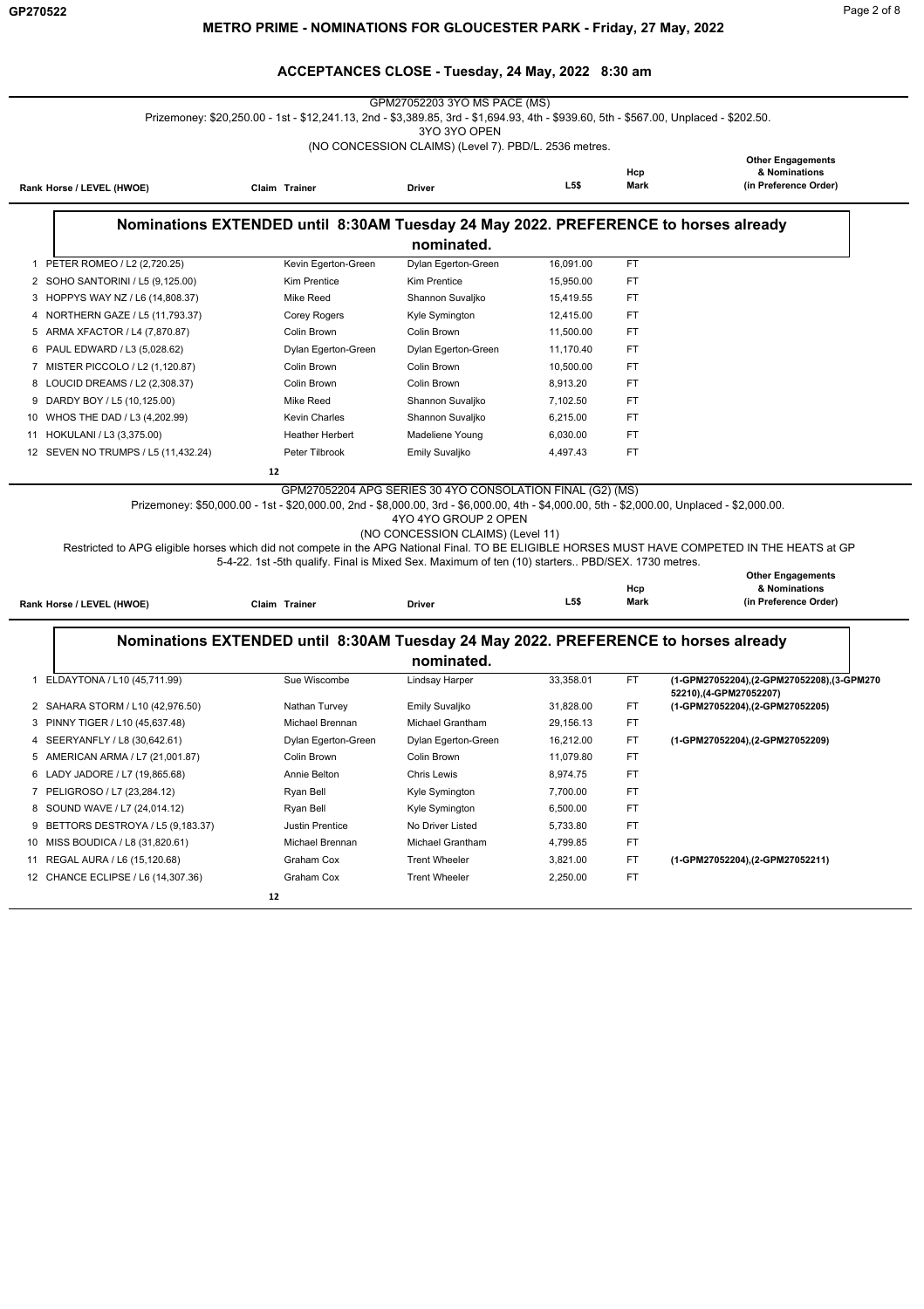|                                                                            |                                                                                                                                         | GPM27052205 3YO+ FILLIES & MARES MS PACE (MS)        |                        |             |                                                                                    |
|----------------------------------------------------------------------------|-----------------------------------------------------------------------------------------------------------------------------------------|------------------------------------------------------|------------------------|-------------|------------------------------------------------------------------------------------|
|                                                                            | Prizemoney: \$22,000.00 - 1st - \$13,299.00, 2nd - \$3,682.80, 3rd - \$1,841.40, 4th - \$1,020.80, 5th - \$616.00, Unplaced - \$220.00. | 3YO+ Fillies & Mares                                 |                        |             |                                                                                    |
|                                                                            |                                                                                                                                         | L10/11 (CL12) HWOE LT \$70,000                       |                        |             |                                                                                    |
|                                                                            |                                                                                                                                         | (CONCESSIONS HWOE LT \$85,000)                       |                        |             |                                                                                    |
|                                                                            |                                                                                                                                         | NE 4YO+ HWOE LT \$18,500                             |                        |             |                                                                                    |
|                                                                            |                                                                                                                                         | NE 3YO HWOE LT \$25,000                              |                        |             |                                                                                    |
|                                                                            | AE 4YO+ HWOE 70,000+ WITH NO MORE THAN TWO (2) Wins in races with a stake of \$14,400+ as a 3YO or Older.                               |                                                      |                        |             |                                                                                    |
|                                                                            |                                                                                                                                         | Preference to HWOE \$40,000+<br>(RL11)               |                        |             |                                                                                    |
|                                                                            |                                                                                                                                         | (Concessions for Novice Driver). PBD/L. 2130 metres. |                        |             |                                                                                    |
|                                                                            |                                                                                                                                         |                                                      |                        |             | <b>Other Engagements</b>                                                           |
|                                                                            |                                                                                                                                         |                                                      |                        | Hcp         | & Nominations                                                                      |
| Rank Horse / LEVEL (HWOE)                                                  | Claim Trainer                                                                                                                           | Driver                                               | L5\$                   | Mark        | (in Preference Order)                                                              |
|                                                                            |                                                                                                                                         |                                                      |                        |             |                                                                                    |
|                                                                            | Nominations EXTENDED until 8:30AM Tuesday 24 May 2022. PREFERENCE to horses already                                                     |                                                      |                        |             |                                                                                    |
|                                                                            |                                                                                                                                         | nominated.                                           |                        |             |                                                                                    |
| <b>MEETS RACE PREFERENCE</b>                                               |                                                                                                                                         |                                                      |                        |             |                                                                                    |
| 1 SAHARA STORM / L10 (42,976.50)                                           | Nathan Turvey                                                                                                                           | Emily Suvaljko                                       | 31,828.00              | FT          | (1-GPM27052204), (2-GPM27052205)                                                   |
| 2 BOORAA NZ / L10 (47,248.61)                                              | G F J Bond, S A Bond                                                                                                                    | Ryan Warwick                                         | 28,893.93              | FT          |                                                                                    |
| 3 ANGEL IN WHITE NZ / L11 (62,350.00)                                      | Shane Tognolini                                                                                                                         | Shannon Suvaljko                                     | 19.679.40              | FT          | (1-GPM27052205),(2-GPM27052206)                                                    |
| 4 MISS LIMELIGHT NZ / L10 (50,079.34)                                      | Ryan Bell                                                                                                                               | Kyle Symington                                       | 15,141.70              | FT          |                                                                                    |
| 5 SAMEPLACE SAMETIME / L10 (40,384.58)                                     | <b>Kevin Charles</b>                                                                                                                    | Hayden Charles                                       | 12.873.50              | FT.         | (1-GPM27052205),(2-GPM27052208)                                                    |
| 6 MY PRAYER / L12 (73,885.74)                                              | <b>Barry Howlett</b>                                                                                                                    | Hayden Hancock (cl)                                  | 6,888.00               | FT          | (1-GPM27052205),(2-GPM27052211)                                                    |
| 7 DELIGHTFULL / L10 (47,391.14)                                            | <b>Kevin Charles</b>                                                                                                                    | Shannon Suvaljko                                     | 6,031.40               | FT          | (1-GPM27052205),(2-GPM27052211),(3-GPC270<br>52201),(4-GPM27052208)                |
| DOES NOT MEET RACE PREFERENCE                                              |                                                                                                                                         |                                                      |                        |             |                                                                                    |
| 8 RUN FOR MERCY / L9 (37,100.39)                                           | Jemma Hayman                                                                                                                            | Chris Voak                                           | 11,508.63              | FT          |                                                                                    |
| 9 MISS LAMARR / L9 (32,601.91)                                             | Michael Brennan                                                                                                                         | No Driver Listed                                     | 7,723.00               | FT          |                                                                                    |
| 10 ADDA TARANTELLA / L7 (23,211.50)                                        | Chris Playle                                                                                                                            | Cody Wallrodt                                        | 2,392.10               | FT          | Engaged GLPARK 24/05/2022 /<br>(1-GPM27052205),(2-GPM27052209),(3-GPM270<br>52211) |
|                                                                            | 10                                                                                                                                      |                                                      |                        |             |                                                                                    |
|                                                                            |                                                                                                                                         | GPM27052206 3YO+ MS PACE (MS)                        |                        |             |                                                                                    |
|                                                                            | Prizemoney: \$30,000.00 - 1st - \$19,200.00, 2nd - \$4,800.00, 3rd - \$2,100.00, 4th - \$1,200.00, 5th - \$600.00, Unplaced - \$300.00. | 3YO+ FFA OPEN                                        |                        |             |                                                                                    |
|                                                                            | (NO CONCESSION CLAIMS) (Level 15). PBD/HWOE-GROUPED. 2130 metres.                                                                       |                                                      |                        |             |                                                                                    |
|                                                                            |                                                                                                                                         |                                                      |                        |             | <b>Other Engagements</b>                                                           |
|                                                                            |                                                                                                                                         |                                                      | L5\$                   | Hcp<br>Mark | & Nominations<br>(in Preference Order)                                             |
| Rank Horse / LEVEL (HWOE)                                                  | Claim Trainer                                                                                                                           | <b>Driver</b>                                        |                        |             |                                                                                    |
|                                                                            | Nominations EXTENDED until 8:30AM Tuesday 24 May 2022. PREFERENCE to horses already                                                     |                                                      |                        |             |                                                                                    |
|                                                                            |                                                                                                                                         | nominated.                                           |                        |             |                                                                                    |
|                                                                            |                                                                                                                                         |                                                      |                        |             |                                                                                    |
| 1 DOUBLE UP NZ / L13 (92,515.00)<br>2 BORN TO BOOGIE NZ / L15 (117,986.00) | G F J Bond, S A Bond<br>Ross Olivieri                                                                                                   | Ryan Warwick                                         | 44,400.00<br>42,593.20 | FT.<br>FT   |                                                                                    |
|                                                                            |                                                                                                                                         | Chris Lewis                                          |                        |             |                                                                                    |
| 3 BEAT CITY / L13 (88,859.50)                                              | Michael Young                                                                                                                           | Emily Suvaljko                                       | 31,674.59              | FT          | (1-GPM27052207),(2-GPM27052210),(3-GPM270<br>52206)                                |
| 4 TEXAS TIGER NZ / L15 (109,323.00)                                        | Gary Hall Snr                                                                                                                           | No Driver Listed                                     | 25,600.00<br>24,850.00 | FT.         |                                                                                    |
| 5 WHILE THEY PRAY / L13 (97,661.31)                                        | Michael George                                                                                                                          | Lindsay Harper                                       |                        | FT          |                                                                                    |
| 6 VIVERE DAMORE / L13 (93,355.50)                                          | Peter Tilbrook                                                                                                                          | Gary Hall Jnr                                        | 22,733.80              | FT          | (1-GPM27052206),(2-GPM27052207),(3-GPM270<br>52210)                                |
| 7 ANGEL IN WHITE NZ / L11 (62,350.00)                                      | Shane Tognolini                                                                                                                         | Shannon Suvaljko                                     | 19,679.40              | FT          | (1-GPM27052205),(2-GPM27052206)                                                    |
| 8 TO FAST TO SERIOUS / L13 (96,400.23)                                     | Ray Williams                                                                                                                            | Nathan Turvey                                        | 10,300.00              | FT.         |                                                                                    |
| 9 TYLER BRETT / L15 (118,913.00)                                           | Chloe Brown                                                                                                                             | Dylan Egerton-Green                                  | 9,822.00               | FT          |                                                                                    |
| 10 CORDERO / L10 (46,031.20)                                               | <b>Trevor Wright</b>                                                                                                                    | Kyle Harper                                          | 7,800.00               | FT.         | (1-GPM27052206),(2-GPM27052208),(3-GPM270                                          |

**52210)**

6,313.70

3,889.88

**52201)**

52206)<br>(1-GPC27052201),(2-GPM27052206)

11 FANCI A DANCE / L11 (68,934.00) Barry Howlett Chris Voak 6,313.70 FT (1-GPM27052206),(2-GPM27052211),(3-GPC270 12 JACK FARTHING NZ / L15 (120,396.50) Justin Prentice Michael Grantham FT (1-GPM27052207),(2-GPM27052210),(3-GPM270

 **13**

13 OHOKA TITAN NZ / L6 (17,239.75) Tony Svilicich Deni Roberts 2,750.00 FT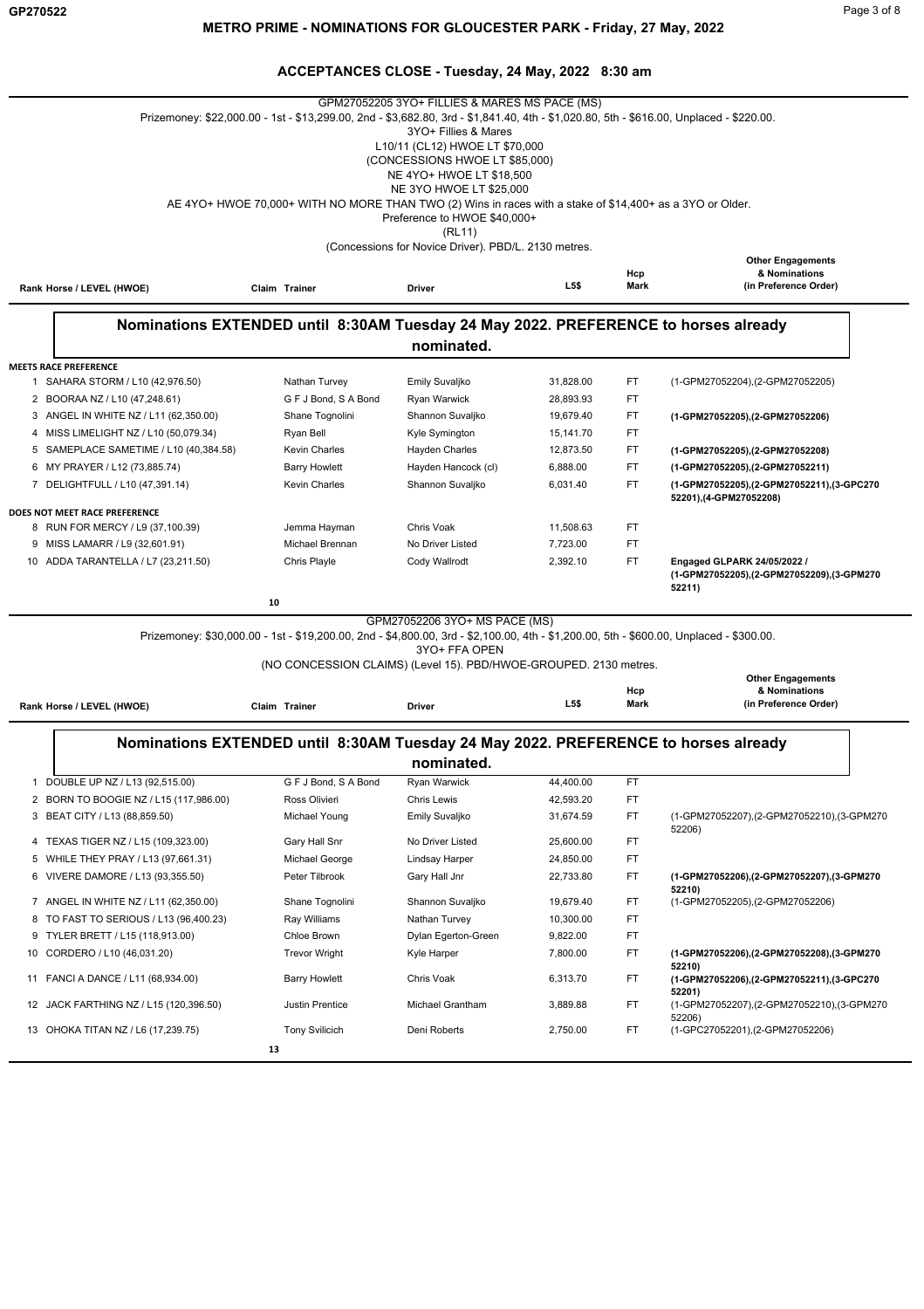|                                                                               |                                              | GPM27052207 3YO+ Conditioned MS PACE (MS)<br>Prizemoney: \$23,750.00 - 1st - \$14,356.88, 2nd - \$3,975.75, 3rd - \$1,987.88, 4th - \$1,102.00, 5th - \$665.00, Unplaced - \$237.50.                                                                                                                                                                                                                                           |                        |             |                                                                               |
|-------------------------------------------------------------------------------|----------------------------------------------|--------------------------------------------------------------------------------------------------------------------------------------------------------------------------------------------------------------------------------------------------------------------------------------------------------------------------------------------------------------------------------------------------------------------------------|------------------------|-------------|-------------------------------------------------------------------------------|
|                                                                               |                                              | 3YO+ Conditioned PACE<br>NE Winners FFA (Level 15) Last 10 starts or Placegetters (2nd, 3rd) FFA (Level 15) Last 3 Starts.<br>NE HWOE \$100,000+ with Max Win Level 14+ unless balloted from FFA on form.<br>AE HWOE \$100,000+ balloted from FFA on form.                                                                                                                                                                     |                        |             |                                                                               |
|                                                                               |                                              | <b>RBD</b><br>Preference To HWOE \$70,000+ (If Eligible)                                                                                                                                                                                                                                                                                                                                                                       |                        |             |                                                                               |
| Rank Horse / LEVEL (HWOE)                                                     | Claim Trainer                                | (RL14). RBD. 2130 metres.<br>Driver                                                                                                                                                                                                                                                                                                                                                                                            | L5\$                   | Hcp<br>Mark | <b>Other Engagements</b><br>& Nominations<br>(in Preference Order)            |
|                                                                               |                                              |                                                                                                                                                                                                                                                                                                                                                                                                                                |                        |             |                                                                               |
|                                                                               |                                              | Nominations EXTENDED until 8:30AM Tuesday 24 May 2022. PREFERENCE to horses already<br>nominated.                                                                                                                                                                                                                                                                                                                              |                        |             |                                                                               |
| <b>MEETS RACE PREFERENCE</b><br>1 IDEAL AGENT NZ / L13 (95,967.75)            | G F J Bond, S A Bond                         | Ryan Warwick                                                                                                                                                                                                                                                                                                                                                                                                                   | 64,451.26              | FT.         | (1-GPM27052207),(2-GPM27052210)                                               |
| 2 GLENLEDI CHIEF NZ / L12 (79,896.50)                                         | G F J Bond, S A Bond                         | Ryan Warwick                                                                                                                                                                                                                                                                                                                                                                                                                   | 39,487.86              | FT          | (1-GPM27052207),(2-GPM27052210)                                               |
| 3 TYPHOON BANNER NZ / L12 (74,906.61)                                         | Dylan Egerton-Green                          | Dylan Egerton-Green                                                                                                                                                                                                                                                                                                                                                                                                            | 33,354.71              | FT          | (1-GPM27052207),(2-GPM27052210)                                               |
| 4 BEAT CITY / L13 (88,859.50)                                                 | Michael Young                                | Emily Suvaljko                                                                                                                                                                                                                                                                                                                                                                                                                 | 31,674.59              | FT          | (1-GPM27052207).(2-GPM27052210).(3-GPM270                                     |
| 5 VIVERE DAMORE / L13 (93,355.50)                                             | Peter Tilbrook                               | Gary Hall Jnr                                                                                                                                                                                                                                                                                                                                                                                                                  | 22,733.80              | FT          | 52206)<br>(1-GPM27052206),(2-GPM27052207),(3-GPM270                           |
| 6 WALSH / L13 (88,459.48)                                                     | Ryan Bell                                    | Kyle Symington                                                                                                                                                                                                                                                                                                                                                                                                                 | 11,575.30              | FT.         | 52210)<br>(1-GPM27052207),(2-GPM27052210)                                     |
| 7 TOMMY BE GOOD / L15 (138,938.20)                                            | <b>Kat Warwick</b>                           | Emily Suvaljko                                                                                                                                                                                                                                                                                                                                                                                                                 | 7,331.13               | FT.         | (1-GPM27052207),(2-GPM27052210)                                               |
| 8 JACK FARTHING NZ / L15 (120,396.50)                                         | Justin Prentice                              | Michael Grantham                                                                                                                                                                                                                                                                                                                                                                                                               | 3,889.88               | FT          | (1-GPM27052207),(2-GPM27052210),(3-GPM270<br>52206)                           |
| 9 BRACKEN SKY / L15 (109,971.80)                                              | Debbie Padberg                               | Shannon Suvaljko                                                                                                                                                                                                                                                                                                                                                                                                               | 2,534.14               | FT          | (1-GPM27052210),(2-GPM27052207)                                               |
| DOES NOT MEET RACE PREFERENCE<br>10 IMA ROCKABILLY REBEL NZ / L10 (53,950.48) | G F J Bond, S A Bond                         | Ryan Warwick                                                                                                                                                                                                                                                                                                                                                                                                                   | 42,031.06              | FT.         | (1-GPM27052208),(2-GPM27052207),(3-GPM270                                     |
| 11 ELDAYTONA / L10 (45,711.99)                                                | Sue Wiscombe                                 | Lindsay Harper                                                                                                                                                                                                                                                                                                                                                                                                                 | 33,358.01              | FT          | 52210)<br>(1-GPM27052204),(2-GPM27052208),(3-GPM270                           |
| 12 BLITZEMBYE NZ / L10 (47,368.75)                                            | Mike Reed                                    | Shannon Suvaljko                                                                                                                                                                                                                                                                                                                                                                                                               | 33,104.38              | FT          | 52210), (4-GPM27052207)<br>(1-GPM27052208),(2-GPM27052207),(3-GPM270          |
| 13 REGAL CHEVAL / L10 (46,398.50)                                             | Colin Brown                                  | Colin Brown                                                                                                                                                                                                                                                                                                                                                                                                                    | 16,362.87              | FT          | 52210)<br>(1-GPM27052210),(2-GPM27052208),(3-GPM270<br>52207)                 |
|                                                                               |                                              | Prizemoney: \$22,000.00 - 1st - \$13,299.00, 2nd - \$3,682.80, 3rd - \$1,841.40, 4th - \$1,020.80, 5th - \$616.00, Unplaced - \$220.00.<br>3YO+ L10/11 (CL12) HWOE LT \$70,000<br>(CONCESSIONS HWOE LT \$85,000)<br>NE 4YO+ HWOE LT \$18,500<br>NE 3YO HWOE LT \$25,000<br>AE 4YO+ HWOE 70,000+ WITH NO MORE THAN TWO (2) Wins in races with a stake of \$14,400+ as a 3YO or Older.<br>Preference to HWOE \$40,000+<br>(RL11) |                        |             |                                                                               |
|                                                                               |                                              | (Concessions for Novice Driver, Fillies & Mares). PBD/L. 2130 metres.                                                                                                                                                                                                                                                                                                                                                          |                        |             | <b>Other Engagements</b>                                                      |
|                                                                               |                                              |                                                                                                                                                                                                                                                                                                                                                                                                                                |                        | Hcp         | & Nominations                                                                 |
| Rank Horse / LEVEL (HWOE)                                                     | Claim Trainer                                | Driver                                                                                                                                                                                                                                                                                                                                                                                                                         | L5\$                   | Mark        | (in Preference Order)                                                         |
|                                                                               |                                              | Nominations EXTENDED until 8:30AM Tuesday 24 May 2022. PREFERENCE to horses already<br>nominated.                                                                                                                                                                                                                                                                                                                              |                        |             |                                                                               |
| <b>MEETS RACE PREFERENCE</b>                                                  |                                              |                                                                                                                                                                                                                                                                                                                                                                                                                                |                        |             |                                                                               |
| 1 IMA ROCKABILLY REBEL NZ / L10 (53,950.48)                                   | G F J Bond, S A Bond                         | Ryan Warwick                                                                                                                                                                                                                                                                                                                                                                                                                   | 42,031.06              | FT          | (1-GPM27052208).(2-GPM27052207).(3-GPM270<br>52210)                           |
| 2 ELDAYTONA / L10 (45,711.99)                                                 | Sue Wiscombe                                 | Lindsay Harper                                                                                                                                                                                                                                                                                                                                                                                                                 | 33,358.01              | FT          | (1-GPM27052204),(2-GPM27052208),(3-GPM270<br>52210),(4-GPM27052207)           |
| BLITZEMBYE NZ / L10 (47,368.75)<br>3                                          | Mike Reed                                    | Shannon Suvaljko                                                                                                                                                                                                                                                                                                                                                                                                               | 33,104.38              | FT          | (1-GPM27052208),(2-GPM27052207),(3-GPM270<br>52210)                           |
| ARMA EINSTEIN / L10 (53,102.23)<br>4<br>5 REGAL CHEVAL / L10 (46,398.50)      | Colin Brown<br>Colin Brown                   | Colin Brown<br>Colin Brown                                                                                                                                                                                                                                                                                                                                                                                                     | 17,910.23<br>16,362.87 | FT<br>FT    | (1-GPM27052210), (2-GPM27052208)<br>(1-GPM27052210),(2-GPM27052208),(3-GPM270 |
|                                                                               |                                              |                                                                                                                                                                                                                                                                                                                                                                                                                                |                        |             | 52207)                                                                        |
| 6<br>SAMEPLACE SAMETIME / L10 (40,384.58)<br>CORDERO / L10 (46,031.20)<br>7   | <b>Kevin Charles</b><br><b>Trevor Wright</b> | Hayden Charles<br>Kyle Harper                                                                                                                                                                                                                                                                                                                                                                                                  | 12,873.50<br>7,800.00  | FT<br>FT    | (1-GPM27052205),(2-GPM27052208)<br>(1-GPM27052206),(2-GPM27052208),(3-GPM270  |
|                                                                               |                                              |                                                                                                                                                                                                                                                                                                                                                                                                                                |                        |             | 52210)                                                                        |
| 8 LORD ROSCO NZ / L12 (77,680.20)<br>9 DELIGHTFULL / L10 (47,391.14)          | Ryan Bell<br>Kevin Charles                   | Kyle Symington (cl)<br>Hayden Charles                                                                                                                                                                                                                                                                                                                                                                                          | 6,385.00<br>6,031.40   | FT<br>FT    | (1-GPM27052205),(2-GPM27052211),(3-GPC270                                     |
| 10 NAVAL AVIATOR / L12 (79,128.19)                                            | Aldo Cortopassi                              | Colin Brown                                                                                                                                                                                                                                                                                                                                                                                                                    | 4,193.30               | FT          | 52201),(4-GPM27052208)<br>(1-GPC27052201),(2-GPM27052211),(3-GPM270           |
| 11 OUR SEQUEL NZ / L11 (55,700.00)                                            | Colin Joss                                   | Ryan Warwick                                                                                                                                                                                                                                                                                                                                                                                                                   | 3,224.54               | FT          | 52208)<br>(1-GPM27052211), (2-GPM27052208)                                    |
|                                                                               |                                              |                                                                                                                                                                                                                                                                                                                                                                                                                                |                        |             |                                                                               |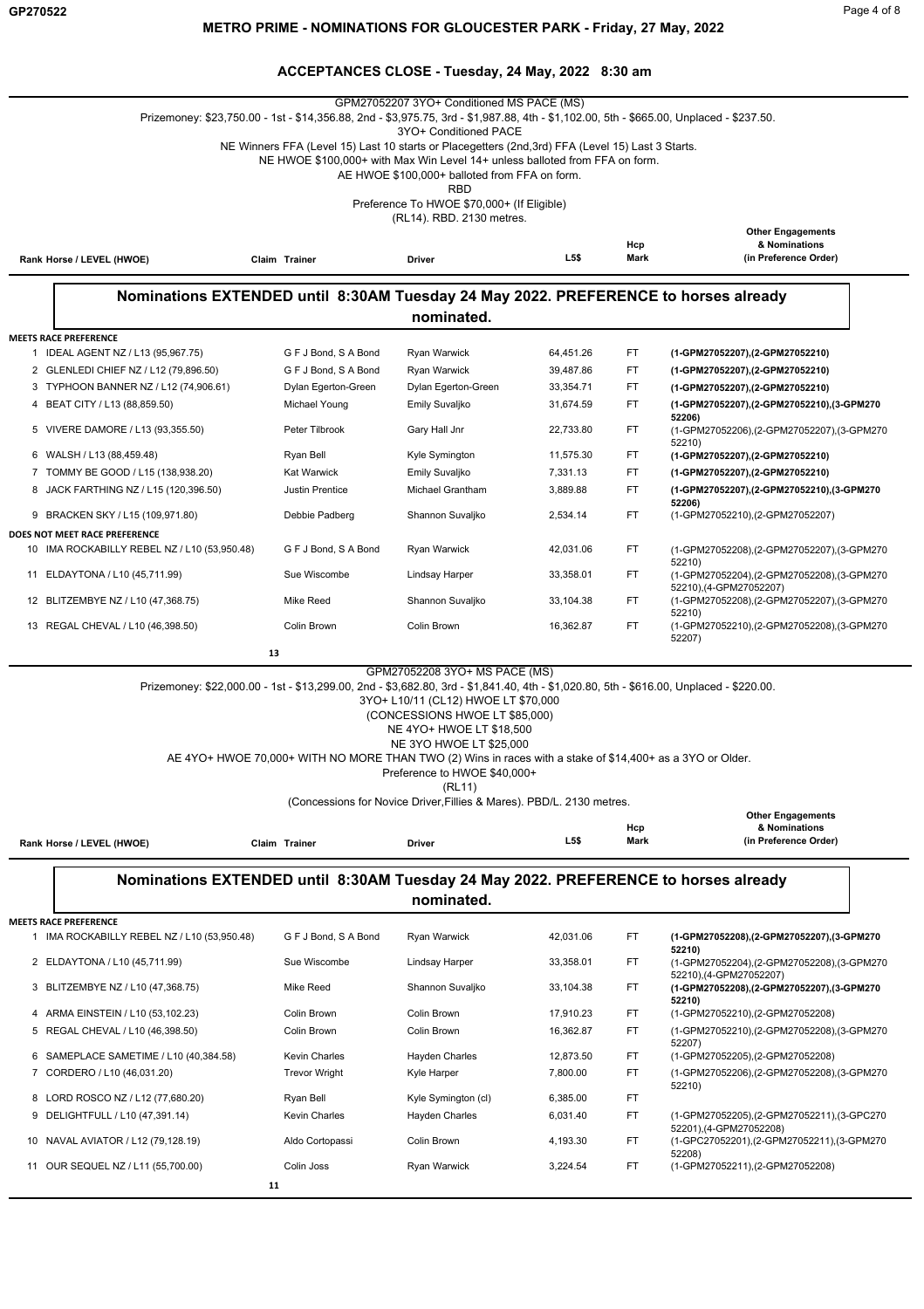|    |                                                                                     | Prizemoney: \$20,250.00 - 1st - \$12,241.13, 2nd - \$3,389.85, 3rd - \$1,694.93, 4th - \$939.60, 5th - \$567.00, Unplaced - \$202.50. | GPM27052209 3YO+ MS PACE (MS)<br>3YO+ L7/9 HWOE LT \$40,000<br>(NO CONCESSION CLAIMS)<br>NE 4YO+ HWOE LT \$18,500 |                  |           |                                                                                     |
|----|-------------------------------------------------------------------------------------|---------------------------------------------------------------------------------------------------------------------------------------|-------------------------------------------------------------------------------------------------------------------|------------------|-----------|-------------------------------------------------------------------------------------|
|    |                                                                                     |                                                                                                                                       | NE 3YO HWOE LT \$25,000                                                                                           |                  |           |                                                                                     |
|    |                                                                                     | AE 4YO+ HWOE \$40,000+ WITH ZERO (0) Wins in races with a stake of \$14,400+ as a 3YO or Older.                                       |                                                                                                                   |                  |           |                                                                                     |
|    |                                                                                     |                                                                                                                                       | Preference To L8+ (HWOE \$25,000+)                                                                                |                  |           |                                                                                     |
|    |                                                                                     |                                                                                                                                       | (RL9). RBD. 2536 metres.                                                                                          |                  |           | <b>Other Engagements</b>                                                            |
|    |                                                                                     |                                                                                                                                       |                                                                                                                   |                  | Hcp       | & Nominations                                                                       |
|    | Rank Horse / LEVEL (HWOE)                                                           | Claim Trainer                                                                                                                         | <b>Driver</b>                                                                                                     | L <sub>5\$</sub> | Mark      | (in Preference Order)                                                               |
|    | Nominations EXTENDED until 8:30AM Tuesday 24 May 2022. PREFERENCE to horses already |                                                                                                                                       |                                                                                                                   |                  |           |                                                                                     |
|    |                                                                                     |                                                                                                                                       | nominated.                                                                                                        |                  |           |                                                                                     |
|    | <b>MEETS RACE PREFERENCE</b>                                                        |                                                                                                                                       |                                                                                                                   |                  |           |                                                                                     |
|    | 1 PALATINO NZ / L9 (36,231.55)                                                      | Cody Wallrodt                                                                                                                         | Cody Wallrodt                                                                                                     | 17,515.35        | FT        |                                                                                     |
|    | 2 SEERYANFLY / L8 (30,642.61)                                                       | Dylan Egerton-Green                                                                                                                   | Dylan Egerton-Green                                                                                               | 16,212.00        | <b>FT</b> | (1-GPM27052204),(2-GPM27052209)                                                     |
|    | 3 ILLAWONG MUSTANG / L8 (30,441.00)                                                 | Dylan Egerton-Green                                                                                                                   | Dylan Egerton-Green                                                                                               | 14,222.78        | <b>FT</b> |                                                                                     |
|    | 4 PRADASON / L10 (48,688.12)                                                        | Aiden De Campo                                                                                                                        | Aiden De Campo                                                                                                    | 13,005.00        | <b>FT</b> | (1-GPM27052211),(2-GPM27052209)                                                     |
|    | 5 GEE SMITH / L9 (38,496.50)                                                        | <b>Matthew Scott</b>                                                                                                                  | <b>Chris Lewis</b>                                                                                                | 12,177.13        | FT        | (1-GPM27052209),(2-GPM27052211)                                                     |
|    | 6 COOL WATER PADDY NZ / L13 (88,775.00)                                             | Nathan Turvey                                                                                                                         | Nathan Turvey                                                                                                     | 12,123.00        | <b>FT</b> |                                                                                     |
|    | 7 ROBBIE ROCKET / L8 (25,972.99)                                                    | Ron Huston                                                                                                                            | Emily Suvaljko                                                                                                    | 11,641.75        | <b>FT</b> | (1-GPM27052211),(2-GPM27052209)                                                     |
| 8  | MOONLITE DRIVE NZ / L8 (27,090.00)                                                  | Michael Young                                                                                                                         | Emily Suvaljko                                                                                                    | 11,544.50        | FT        | (1-GPM27052209),(2-GPM27052211)                                                     |
| 9  | AMERICAN BULLITT / L8 (27,578.12)                                                   | Sonia Zucchiatti                                                                                                                      | Kyle Symington                                                                                                    | 8,879.63         | FT.       | (1-GPM27052211),(2-GPM27052209)                                                     |
| 10 | SECRET OPERATION / L9 (33,317.11)                                                   | Kyle Harper                                                                                                                           | Kyle Harper                                                                                                       | 8,337.00         | <b>FT</b> | (1-GPM27052211),(2-GPM27052209)                                                     |
| 11 | MARKHAM EYRE NZ / L8 (30,160.00)                                                    | G F J Bond, S A Bond                                                                                                                  | Ryan Warwick                                                                                                      | 7,150.00         | <b>FT</b> | Engaged PINJARA 25/05/2022 /<br>(1-GPM27052209),(2-GPM27052211)                     |
|    | 12 WOODLEA RAGNAR NZ / L10 (40,788.93)                                              | Michael Brennan                                                                                                                       | <b>Michael Grantham</b>                                                                                           | 5,122.03         | FT        | (1-GPM27052209),(2-GPM27052211)                                                     |
|    | 13 ALLWOODS ROCKNROLL / L11 (56,725.20)                                             | Peter Anderson                                                                                                                        | No Driver Listed                                                                                                  | 4,169.90         | FT.       | (1-GPM27052211),(2-GPM27052209),(3-GPC270<br>52201)                                 |
|    | 14 DEEORSE / L8 (30,127.00)                                                         | Debbie Padberg                                                                                                                        | Shannon Suvaljko                                                                                                  | 3,997.36         | FT.       | (1-GPM27052211),(2-GPM27052209)                                                     |
|    | 15 IM SPIDERMAN / L9 (34,543.54)                                                    | <b>Russell Smith</b>                                                                                                                  | Dylan Egerton-Green                                                                                               | 3,650.95         | FT.       | (1-GPM27052209),(2-GPM27052211),(3-GPC270<br>52201)                                 |
|    | 16 ALLWOOD GLOW / L9 (36,167.85)                                                    | Cody Wallrodt                                                                                                                         | Cody Wallrodt                                                                                                     | 3,199.93         | <b>FT</b> | (1-GPM27052211),(2-GPM27052209)                                                     |
|    | 17 THE VERANDAH / L9 (34,571.47)                                                    | Michael George                                                                                                                        | Lindsay Harper                                                                                                    | 2,844.60         | <b>FT</b> | (1-GPM27052209),(2-GPC27052201),(3-GPM270<br>52211)                                 |
| 18 | DESIDERIO / L8 (27,930.48)                                                          | Wayne Justins                                                                                                                         | <b>Jack Justins</b>                                                                                               | 2,082.50         | FT        |                                                                                     |
|    | 19 LITTLE BITOF FUN / L9 (34,325.78)                                                | Julie O'Neill                                                                                                                         | Kyle Harper                                                                                                       | 1,384.00         | <b>FT</b> |                                                                                     |
|    | DOES NOT MEET RACE PREFERENCE                                                       |                                                                                                                                       |                                                                                                                   |                  |           |                                                                                     |
|    | 20 ADDA SOMETHING / L7 (20,688.55)                                                  | Jocelyn Young                                                                                                                         | Jocelyn Young                                                                                                     | 11,150.00        | <b>FT</b> | Engaged PINJARA 25/05/2022 /<br>(1-GPC27052201),(2-GPM27052211),(3-GPM270<br>52209) |
|    | 21 MAJOR FREEWAY / L7 (20,512.50)                                                   | <b>Barry Howlett</b>                                                                                                                  | <b>Chris Lewis</b>                                                                                                | 8,400.00         | FT.       |                                                                                     |
|    | 22 ADDA TARANTELLA / L7 (23,211.50)                                                 | Chris Playle                                                                                                                          | Cody Wallrodt                                                                                                     | 2,392.10         | <b>FT</b> | Engaged GLPARK 24/05/2022 /<br>(1-GPM27052205),(2-GPM27052209),(3-GPM270<br>52211)  |
|    |                                                                                     | 22                                                                                                                                    |                                                                                                                   |                  |           |                                                                                     |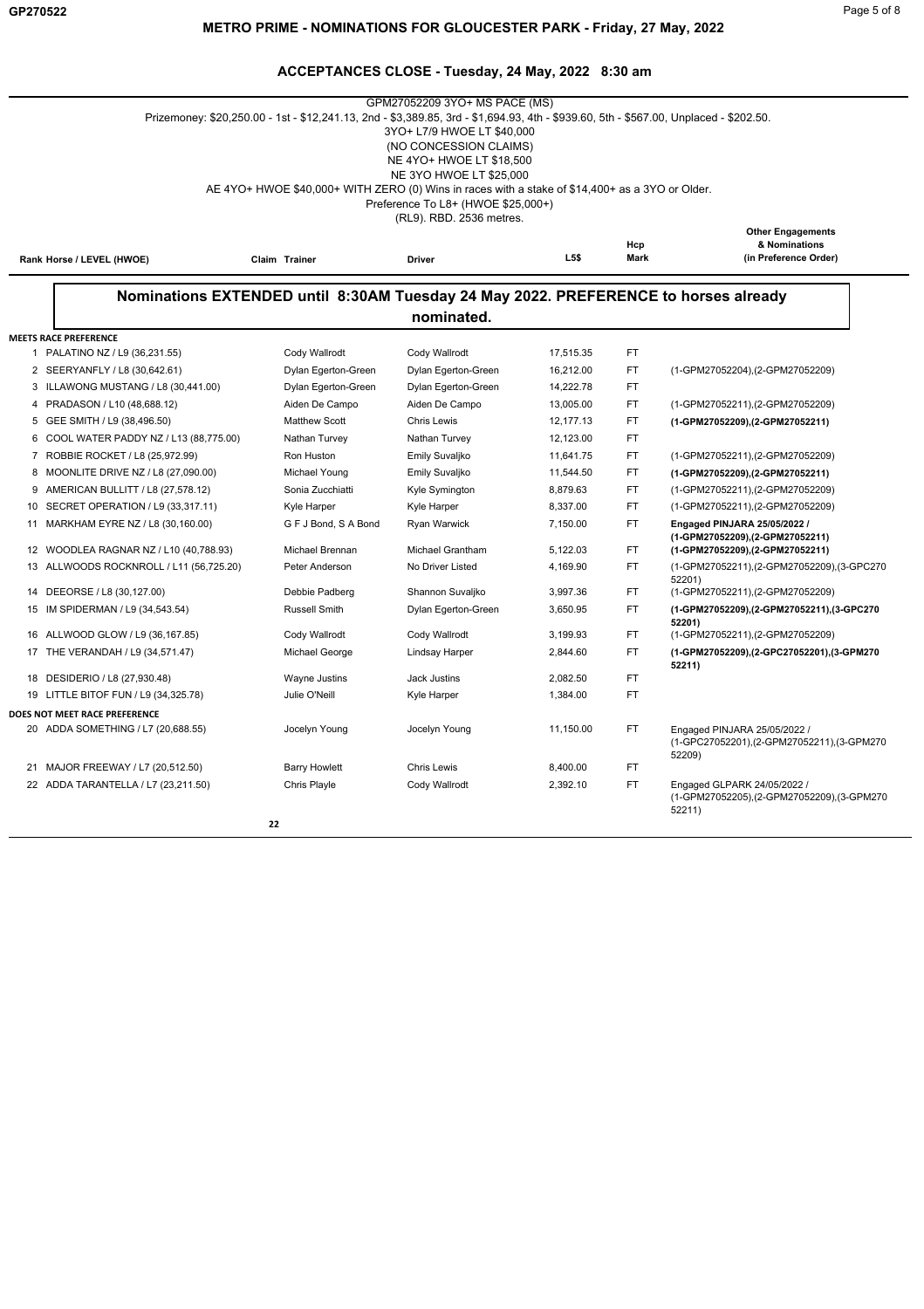# **METRO PRIME - NOMINATIONS FOR GLOUCESTER PARK - Friday, 27 May, 2022**

|                              |                                             | Prizemoney: \$20,375.00 - 1st - \$12,316.69, 2nd - \$3,410.78, 3rd - \$1,705.39, 4th - \$945.40, 5th - \$570.50, Unplaced - \$203.75. | GPM27052210 3YO+ MS PACE (MS)<br>3YO+ L5\$ LT \$25,000<br>(CONCESSIONS L5\$ LT \$27,500)<br>NE Horses with Max Start Level 15+ Last 5 Starts<br>NE Horses with Max Win Level 12+ Last 5 Starts<br>start at this meeting.<br>Preference to HWOE \$40,000+<br>(RL12)<br>(Concessions for Novice Driver, Fillies & Mares). RBD. 2536 metres. |           |                    | AE Horses that have been Preferred Eligible Acceptors, other than Late Nominations, for the Conditioned Pace (RL14) at THIS meeting and who have not gained a |
|------------------------------|---------------------------------------------|---------------------------------------------------------------------------------------------------------------------------------------|-------------------------------------------------------------------------------------------------------------------------------------------------------------------------------------------------------------------------------------------------------------------------------------------------------------------------------------------|-----------|--------------------|---------------------------------------------------------------------------------------------------------------------------------------------------------------|
|                              | Rank Horse / LEVEL (HWOE)                   | Claim Trainer                                                                                                                         | <b>Driver</b>                                                                                                                                                                                                                                                                                                                             | L5\$      | Hcp<br><b>Mark</b> | <b>Other Engagements</b><br>& Nominations<br>(in Preference Order)                                                                                            |
|                              |                                             | Nominations EXTENDED until 8:30AM Tuesday 24 May 2022. PREFERENCE to horses already                                                   | nominated.                                                                                                                                                                                                                                                                                                                                |           |                    |                                                                                                                                                               |
| <b>MEETS RACE PREFERENCE</b> |                                             |                                                                                                                                       |                                                                                                                                                                                                                                                                                                                                           |           |                    |                                                                                                                                                               |
|                              | 1 IDEAL AGENT NZ / L13 (95,967.75)          | G F J Bond, S A Bond                                                                                                                  | Ryan Warwick                                                                                                                                                                                                                                                                                                                              | 64,451.26 | FT                 | (1-GPM27052207),(2-GPM27052210)                                                                                                                               |
|                              | 2 IMA ROCKABILLY REBEL NZ / L10 (53,950.48) | G F J Bond, S A Bond                                                                                                                  | <b>Ryan Warwick</b>                                                                                                                                                                                                                                                                                                                       | 42,031.06 | FT.                | (1-GPM27052208),(2-GPM27052207),(3-GPM270<br>52210)                                                                                                           |
|                              | 3 GLENLEDI CHIEF NZ / L12 (79,896.50)       | G F J Bond, S A Bond                                                                                                                  | Ryan Warwick                                                                                                                                                                                                                                                                                                                              | 39,487.86 | FT                 | (1-GPM27052207),(2-GPM27052210)                                                                                                                               |
|                              | 4 ELDAYTONA / L10 (45,711.99)               | Sue Wiscombe                                                                                                                          | Lindsay Harper                                                                                                                                                                                                                                                                                                                            | 33,358.01 | <b>FT</b>          | (1-GPM27052204),(2-GPM27052208),(3-GPM270<br>52210),(4-GPM27052207)                                                                                           |
|                              | 5 TYPHOON BANNER NZ / L12 (74,906.61)       | Dylan Egerton-Green                                                                                                                   | Dylan Egerton-Green                                                                                                                                                                                                                                                                                                                       | 33.354.71 | FT.                | (1-GPM27052207),(2-GPM27052210)                                                                                                                               |
|                              | 6 BLITZEMBYE NZ / L10 (47,368.75)           | <b>Mike Reed</b>                                                                                                                      | Chris Voak                                                                                                                                                                                                                                                                                                                                | 33,104.38 | <b>FT</b>          | (1-GPM27052208),(2-GPM27052207),(3-GPM270<br>52210)                                                                                                           |
|                              | 7 BEAT CITY / L13 (88,859.50)               | Michael Young                                                                                                                         | Emily Suvaljko                                                                                                                                                                                                                                                                                                                            | 31,674.59 | FT.                | (1-GPM27052207),(2-GPM27052210),(3-GPM270<br>52206)                                                                                                           |
|                              | 8 VIVERE DAMORE / L13 (93,355.50)           | Peter Tilbrook                                                                                                                        | Gary Hall Jnr                                                                                                                                                                                                                                                                                                                             | 22,733.80 | FT.                | (1-GPM27052206),(2-GPM27052207),(3-GPM270<br>52210)                                                                                                           |
|                              | 9 ARMA EINSTEIN / L10 (53,102.23)           | Colin Brown                                                                                                                           | Colin Brown                                                                                                                                                                                                                                                                                                                               | 17,910.23 | FT                 | (1-GPM27052210),(2-GPM27052208)                                                                                                                               |
|                              | 10 REGAL CHEVAL / L10 (46,398.50)           | Colin Brown                                                                                                                           | Colin Brown                                                                                                                                                                                                                                                                                                                               | 16,362.87 | <b>FT</b>          | (1-GPM27052210),(2-GPM27052208),(3-GPM270<br>52207)                                                                                                           |
|                              | 11 SHADOW ROLL NZ / L12 (72,978.92)         | Dylan Egerton-Green                                                                                                                   | Dylan Egerton-Green                                                                                                                                                                                                                                                                                                                       | 15,026.50 | FT.                |                                                                                                                                                               |
|                              | 12 WILL I ROCKNROLL / L13 (89,560.50)       | Gary Hall Snr                                                                                                                         | No Driver Listed                                                                                                                                                                                                                                                                                                                          | 13,936.05 | <b>FT</b>          |                                                                                                                                                               |
|                              | 13 PIERRE WHITBY / L12 (81,964.59)          | Debra Lewis                                                                                                                           | Jocelyn Young                                                                                                                                                                                                                                                                                                                             | 13,866.64 | FT.                |                                                                                                                                                               |
|                              | 14 DISCO UNDER FIRE / L12 (81,787.10)       | Shane Tognolini                                                                                                                       | Shannon Suvaljko                                                                                                                                                                                                                                                                                                                          | 12,107.50 | FT                 |                                                                                                                                                               |
|                              | 15 WALSH / L13 (88,459.48)                  | Ryan Bell                                                                                                                             | Kyle Symington                                                                                                                                                                                                                                                                                                                            | 11,575.30 | FT                 | (1-GPM27052207), (2-GPM27052210)                                                                                                                              |
|                              | 16 CORDERO / L10 (46,031.20)                | <b>Trevor Wright</b>                                                                                                                  | Kyle Harper                                                                                                                                                                                                                                                                                                                               | 7,800.00  | FT                 | (1-GPM27052206),(2-GPM27052208),(3-GPM270<br>52210)                                                                                                           |
|                              | 17 TOMMY BE GOOD / L15 (138,938.20)         | <b>Kat Warwick</b>                                                                                                                    | Emily Suvaljko                                                                                                                                                                                                                                                                                                                            | 7,331.13  | FT.                | (1-GPM27052207),(2-GPM27052210)                                                                                                                               |
|                              | 18 JACK FARTHING NZ / L15 (120,396.50)      | Justin Prentice                                                                                                                       | Michael Grantham                                                                                                                                                                                                                                                                                                                          | 3,889.88  | FT                 | (1-GPM27052207),(2-GPM27052210),(3-GPM270<br>52206)                                                                                                           |
|                              | 19 BRACKEN SKY / L15 (109,971.80)           | Debbie Padberg                                                                                                                        | Shannon Suvaljko                                                                                                                                                                                                                                                                                                                          | 2,534.14  | FT                 | (1-GPM27052210),(2-GPM27052207)                                                                                                                               |
|                              | 20 FREE TO AIR / L11 (58,728.85)            | Chris King                                                                                                                            | Madeliene Young                                                                                                                                                                                                                                                                                                                           | 2,043.40  | <b>FT</b>          | (1-GPM27052211), (2-GPM27052210)                                                                                                                              |
|                              | 21 MATTJESTIC STAR / L15 (102,165.50)       | Julie O'Neill                                                                                                                         | Kyle Harper                                                                                                                                                                                                                                                                                                                               | 1,481.75  | <b>FT</b>          | (1-GPM27052211),(2-GPM27052210),(3-GPC270<br>52201)                                                                                                           |
|                              |                                             | 21                                                                                                                                    |                                                                                                                                                                                                                                                                                                                                           |           |                    |                                                                                                                                                               |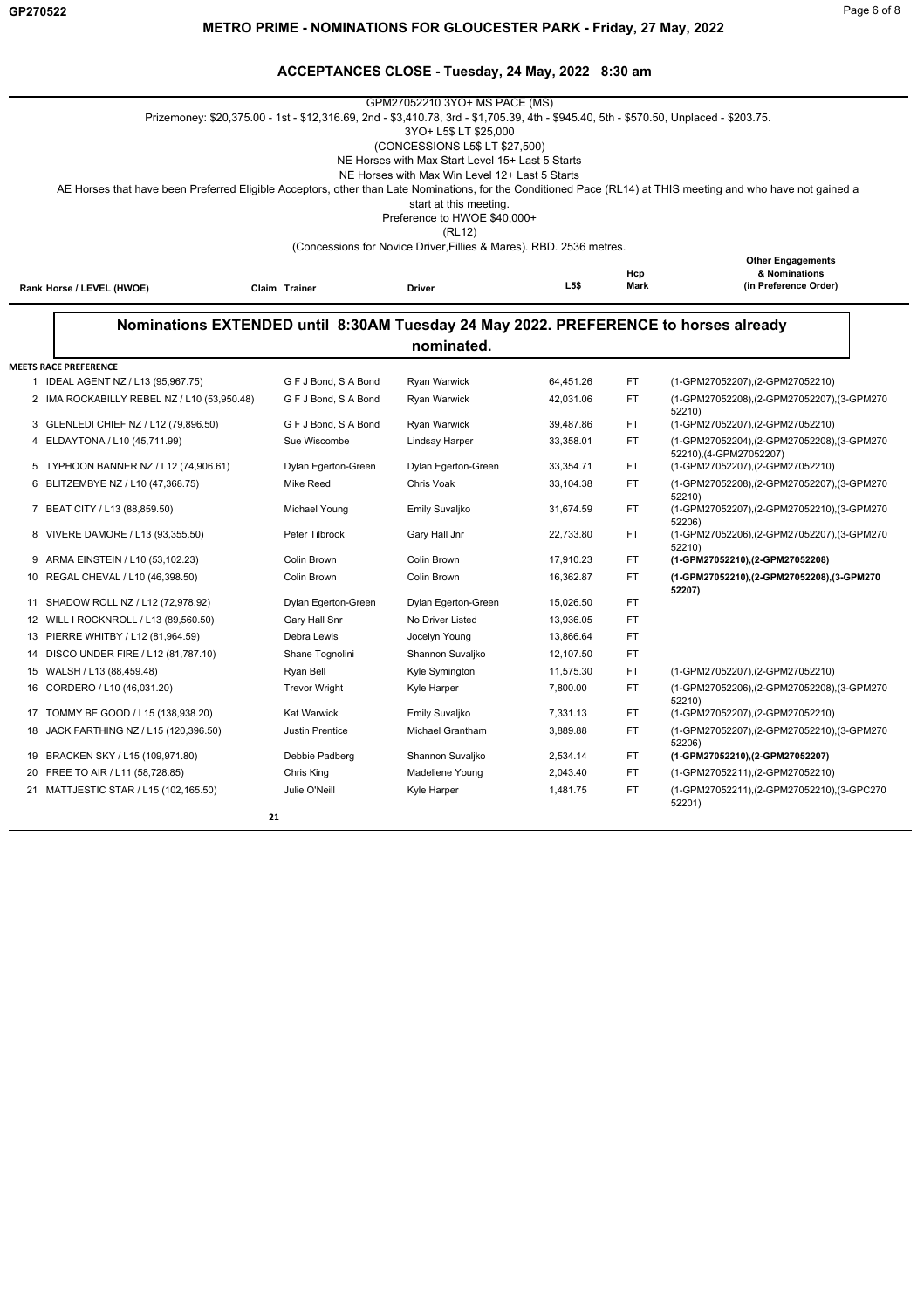|                                                                   |                        | GPM27052211 3YO+ MS PACE (MS)<br>Prizemoney: \$18,500.00 - 1st - \$11,183.25, 2nd - \$3,096.90, 3rd - \$1,548.45, 4th - \$858.40, 5th - \$518.00, Unplaced - \$185.00.<br>3YO+ L5\$ LT \$20,000<br>(CONCESSIONS L5\$ LT \$22,500)<br>NE Horses with Max Start Level 13+ Last 5 Starts<br>NE Horses with Max Win Level 10+ Last 5 Starts<br>Preference to HWOE \$40,000+ |           |             |                                                                                    |
|-------------------------------------------------------------------|------------------------|-------------------------------------------------------------------------------------------------------------------------------------------------------------------------------------------------------------------------------------------------------------------------------------------------------------------------------------------------------------------------|-----------|-------------|------------------------------------------------------------------------------------|
|                                                                   |                        | (RL10)                                                                                                                                                                                                                                                                                                                                                                  |           |             |                                                                                    |
|                                                                   |                        | (Concessions for Novice Driver, Fillies & Mares). RBD. 2130 metres.                                                                                                                                                                                                                                                                                                     | L5\$      | Hcp<br>Mark | <b>Other Engagements</b><br>& Nominations<br>(in Preference Order)                 |
| Rank Horse / LEVEL (HWOE)                                         | Claim Trainer          | Driver                                                                                                                                                                                                                                                                                                                                                                  |           |             |                                                                                    |
|                                                                   |                        | Nominations EXTENDED until 8:30AM Tuesday 24 May 2022. PREFERENCE to horses already                                                                                                                                                                                                                                                                                     |           |             |                                                                                    |
|                                                                   |                        | nominated.                                                                                                                                                                                                                                                                                                                                                              |           |             |                                                                                    |
| <b>MEETS RACE PREFERENCE</b>                                      |                        |                                                                                                                                                                                                                                                                                                                                                                         |           |             |                                                                                    |
| 1 PRADASON / L10 (48,688.12)                                      | Aiden De Campo         | Aiden De Campo                                                                                                                                                                                                                                                                                                                                                          | 13,005.00 | FT          | (1-GPM27052211), (2-GPM27052209)                                                   |
| 2 ACUTO NZ / L10 (46,172.50)                                      | <b>Chris Phatouros</b> | Kyle Symington                                                                                                                                                                                                                                                                                                                                                          | 9,556.00  | FT          |                                                                                    |
| 3 ALTA RHETT / L12 (70,782.29)                                    | Sarah Wall             | Nathan Turvey                                                                                                                                                                                                                                                                                                                                                           | 9,144.26  | FT          |                                                                                    |
| 4 MY PRAYER / L12 (73,885.74)                                     | <b>Barry Howlett</b>   | <b>Mitchell Miller</b>                                                                                                                                                                                                                                                                                                                                                  | 6,888.00  | FT          | (1-GPM27052205),(2-GPM27052211)                                                    |
| 5 CAVEMAN / L12 (82,724.25)                                       | Mike Reed              | Chris Voak                                                                                                                                                                                                                                                                                                                                                              | 6,656.25  | FT          |                                                                                    |
| 6 THE LAST DROP / L12 (74,204.65)                                 | Craig Hynam            | Shannon Suvaljko                                                                                                                                                                                                                                                                                                                                                        | 6,477.00  | FT          |                                                                                    |
| 7 FANCI A DANCE / L11 (68,934.00)                                 | <b>Barry Howlett</b>   | Chris Voak                                                                                                                                                                                                                                                                                                                                                              | 6,313.70  | FT          | (1-GPM27052206),(2-GPM27052211),(3-GPC270                                          |
| 8 DELIGHTFULL / L10 (47,391.14)                                   | <b>Kevin Charles</b>   | Hayden Charles                                                                                                                                                                                                                                                                                                                                                          | 6,031.40  | FT.         | 52201)<br>(1-GPM27052205),(2-GPM27052211),(3-GPC270                                |
| TWENTYNINE TWELVE NZ / L11 (62,750.75)<br>9                       | Lang Inwood            | Chris Voak                                                                                                                                                                                                                                                                                                                                                              | 6.000.00  | FT.         | 52201), (4-GPM27052208)<br>Engaged GLPARK 24/05/2022 /                             |
| EUPHORIA NZ / L10 (50,300.22)<br>10                               | Gary Hall Snr          | No Driver Listed                                                                                                                                                                                                                                                                                                                                                        | 5,393.30  | FT.         | (1-GPC27052201),(2-GPM27052211)<br>(1-GPM27052211),(2-GPC27052201)                 |
| 11 WOODLEA RAGNAR NZ / L10 (40,788.93)                            | Michael Brennan        | Michael Grantham                                                                                                                                                                                                                                                                                                                                                        | 5,122.03  | FT          | (1-GPM27052209),(2-GPM27052211)                                                    |
|                                                                   | Michael Young          | Emily Suvaljko                                                                                                                                                                                                                                                                                                                                                          | 4,703.03  | FT          |                                                                                    |
| 12 VESPA NZ / L13 (96,463.00)<br>13 VALBONNE NZ / L12 (72,047.71) | Lisa Walton            | Michael Grantham                                                                                                                                                                                                                                                                                                                                                        | 4,300.00  | FT          | (1-GPC27052201), (2-GPM27052211)                                                   |
| 14 NAVAL AVIATOR / L12 (79,128.19)                                | Aldo Cortopassi        | Colin Brown                                                                                                                                                                                                                                                                                                                                                             | 4,193.30  | FT          | (1-GPC27052201),(2-GPM27052211),(3-GPM270                                          |
|                                                                   |                        |                                                                                                                                                                                                                                                                                                                                                                         |           |             | 52208)                                                                             |
| 15 ALLWOODS ROCKNROLL / L11 (56,725.20)                           | Peter Anderson         | No Driver Listed                                                                                                                                                                                                                                                                                                                                                        | 4,169.90  | FT.         | (1-GPM27052211),(2-GPM27052209),(3-GPC270<br>52201)                                |
| 16 OUR SEQUEL NZ / L11 (55,700.00)                                | Colin Joss             | Ryan Warwick                                                                                                                                                                                                                                                                                                                                                            | 3,224.54  | FT.         | (1-GPM27052211),(2-GPM27052208)                                                    |
| 17 RABCHENKO / L15 (104,678.75)                                   | <b>Frank Vanmaris</b>  | Chris Voak                                                                                                                                                                                                                                                                                                                                                              | 2,892.25  | FT.         | (1-GPC27052201), (2-GPM27052211)                                                   |
| FREE TO AIR / L11 (58,728.85)<br>18                               | Chris King             | Madeliene Young                                                                                                                                                                                                                                                                                                                                                         | 2,043.40  | FT          | (1-GPM27052211),(2-GPM27052210)                                                    |
| ROCK ME OVER / L15 (158,810.00)<br>19                             | <b>Matthew Scott</b>   | Shannon Suvaljko                                                                                                                                                                                                                                                                                                                                                        | 1,988.00  | FT          | Engaged GLPARK 24/05/2022 /<br>(1-GPM27052211),(2-GPC27052201)                     |
| BATAVIA ON FIRE / L11 (64,183.50)<br>20                           | Jocelyn Young          | Jocelyn Young                                                                                                                                                                                                                                                                                                                                                           | 1,956.00  | FT.         | (1-GPC27052201),(2-GPM27052211)                                                    |
| TRIROYALE BRIGADE NZ / L11 (61,070.50)<br>21                      | Robin Zec              | Dylan Egerton-Green                                                                                                                                                                                                                                                                                                                                                     | 1.797.10  | FT          | (1-GPM27052211),(2-GPC27052201)                                                    |
| 22 MATTJESTIC STAR / L15 (102,165.50)                             | Julie O'Neill          | Kyle Harper                                                                                                                                                                                                                                                                                                                                                             | 1,481.75  | FT.         | (1-GPM27052211),(2-GPM27052210),(3-GPC270<br>52201)                                |
| GOOD TIMES AHEAD NZ / L11 (67,479.65)                             | Dean Chandler          | Ryan Warwick                                                                                                                                                                                                                                                                                                                                                            | 1,458.40  | FT          | (1-GPM27052211),(2-GPC27052201)                                                    |
| 24 ONE FOR DAVE ANDME / L11 (62,518.55)                           | John Filardo           | Jocelyn Young                                                                                                                                                                                                                                                                                                                                                           | 1,444.25  | FT          | (1-GPC27052201), (2-GPM27052211)                                                   |
| 25 EUSTON FLYER / L10 (54,715.00)                                 | <b>Matthew Scott</b>   | Shannon Suvaljko                                                                                                                                                                                                                                                                                                                                                        | 1,292.50  | FT          | (1-GPM27052211),(2-GPC27052201)                                                    |
| DOES NOT MEET RACE PREFERENCE                                     |                        |                                                                                                                                                                                                                                                                                                                                                                         |           |             |                                                                                    |
| 26 GEE SMITH / L9 (38,496.50)                                     | <b>Matthew Scott</b>   | <b>Chris Lewis</b>                                                                                                                                                                                                                                                                                                                                                      | 12,177.13 | FT.         | (1-GPM27052209),(2-GPM27052211)                                                    |
| 27 ROBBIE ROCKET / L8 (25,972.99)                                 | Ron Huston             | Emily Suvaljko                                                                                                                                                                                                                                                                                                                                                          | 11,641.75 | FT          | (1-GPM27052211),(2-GPM27052209)                                                    |
| 28 MOONLITE DRIVE NZ / L8 (27,090.00)                             | Michael Young          | Emily Suvaljko                                                                                                                                                                                                                                                                                                                                                          | 11,544.50 | FT          | (1-GPM27052209),(2-GPM27052211)                                                    |
| 29 ADDA SOMETHING / L7 (20,688.55)                                | Jocelyn Young          | Jocelyn Young                                                                                                                                                                                                                                                                                                                                                           | 11,150.00 | FT.         | Engaged PINJARA 25/05/2022 /<br>(1-GPC27052201),(2-GPM27052211),(3-GPM270          |
| AMERICAN BULLITT / L8 (27,578.12)<br>30                           | Sonia Zucchiatti       | Kyle Symington                                                                                                                                                                                                                                                                                                                                                          | 8,879.63  | FT.         | 52209)<br>(1-GPM27052211),(2-GPM27052209)                                          |
| 31 SECRET OPERATION / L9 (33,317.11)                              | Kyle Harper            | No Driver Listed                                                                                                                                                                                                                                                                                                                                                        | 8,337.00  | FT          | (1-GPM27052211),(2-GPM27052209)                                                    |
| 32 MARKHAM EYRE NZ / L8 (30,160.00)                               | G F J Bond, S A Bond   | Ryan Warwick                                                                                                                                                                                                                                                                                                                                                            | 7,150.00  | FT.         | Engaged PINJARA 25/05/2022 /                                                       |
| 33 DEEORSE / L8 (30,127.00)                                       | Debbie Padberg         | Shannon Suvaljko                                                                                                                                                                                                                                                                                                                                                        | 3,997.36  | FT.         | (1-GPM27052209),(2-GPM27052211)                                                    |
| 34 REGAL AURA / L6 (15,120.68)                                    | Graham Cox             | <b>Trent Wheeler</b>                                                                                                                                                                                                                                                                                                                                                    | 3,821.00  | FT          | (1-GPM27052211),(2-GPM27052209)                                                    |
|                                                                   | Russell Smith          |                                                                                                                                                                                                                                                                                                                                                                         |           | FT          | (1-GPM27052204), (2-GPM27052211)<br>(1-GPM27052209),(2-GPM27052211),(3-GPC270      |
| 35 IM SPIDERMAN / L9 (34,543.54)                                  |                        | Dylan Egerton-Green                                                                                                                                                                                                                                                                                                                                                     | 3,650.95  |             | 52201)                                                                             |
| 36 ALLWOOD GLOW / L9 (36,167.85)                                  | Cody Wallrodt          | Cody Wallrodt                                                                                                                                                                                                                                                                                                                                                           | 3,199.93  | FT.         | (1-GPM27052211),(2-GPM27052209)                                                    |
| 37 THE VERANDAH / L9 (34,571.47)                                  | Michael George         | Lindsay Harper                                                                                                                                                                                                                                                                                                                                                          | 2,844.60  | FT          | (1-GPM27052209),(2-GPC27052201),(3-GPM270                                          |
| 38 ADDA TARANTELLA / L7 (23,211.50)                               | Chris Playle           | Cody Wallrodt                                                                                                                                                                                                                                                                                                                                                           | 2,392.10  | FT          | 52211)<br>Engaged GLPARK 24/05/2022 /<br>(1-GPM27052205),(2-GPM27052209),(3-GPM270 |
| 39 IDEAL CHARM / L8 (28,502.10)                                   | Kevin Charles          | <b>Hayden Charles</b>                                                                                                                                                                                                                                                                                                                                                   | 2,302.50  | FT.         | 52211)<br>Engaged GLPARK 24/05/2022 /                                              |
| 40 GOV STARZZZ / L5 (11,162.62)                                   | Peter Lodding          | No Driver Listed                                                                                                                                                                                                                                                                                                                                                        | 1,550.00  | FT          | (1-GPM27052211),(2-GPC27052201)<br>Engaged PINJARA 25/05/2022 /                    |
| 41 WATCH ME REACT / L7 (20,468.78)                                | Brad Lynn              | No Driver Listed                                                                                                                                                                                                                                                                                                                                                        | 1,135.00  | FT.         | (1-GPM27052211),(2-GPC27052201)<br>(1-GPM27052211),(2-GPC27052201)                 |
|                                                                   | 41                     |                                                                                                                                                                                                                                                                                                                                                                         |           |             |                                                                                    |